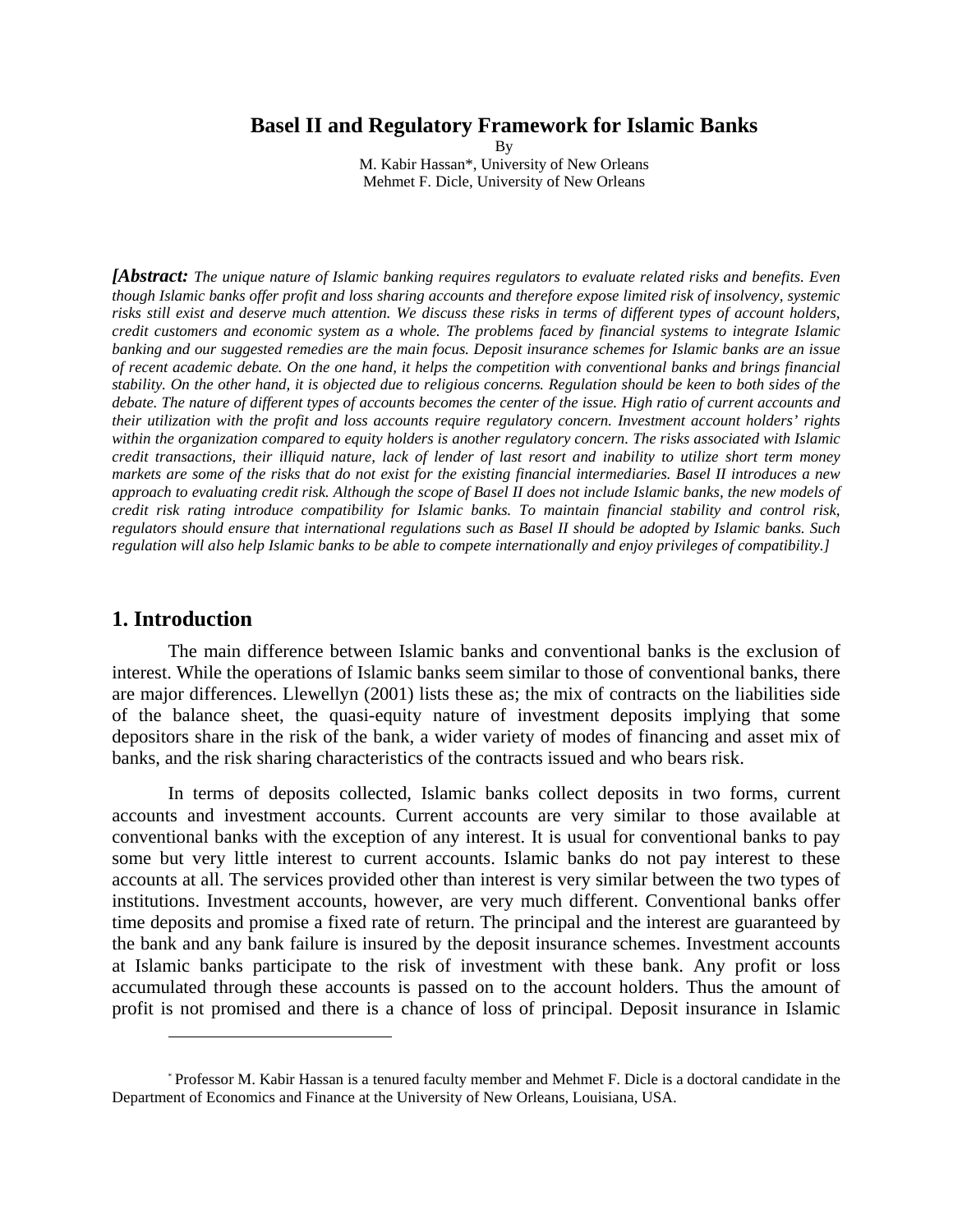banks protects the current accounts where available but not the investment accounts. Investment account holders at Islamic banks are vulnerable to bad investment decisions and banking failures including misconduct.

The differences also exist for credit transactions. Conventional banks collateralize any utilized credits whereas some of the Islamic credit instruments cannot be collateralized at all. Murabahah and ijarah transactions are similar to trade-financing and operational leasing transactions at conventional banks, respectively. Therefore the risks posed to customers and to the bank are similar in nature. Such risks are considered low relative to equity participations. Musharakah and mudarabah partnerships in Islamic banks are transactions where collateralization is not possible. Although any participation of Islamic bank is secured with the assets of the partnership, any liability thereof is also participated by the Islamic bank. Such liability is the responsibility of the Islamic bank alone in mudarabah transactions and shared with other partners in musharakah transactions. The fact that Islamic bank has no management rights in mudarabah partnership makes it vulnerable to associated risks. Managerial rights in musharakah transactions require corresponding managerial skills that result in associated risks. Any risks through equity participation of Islamic banks are also passed on to the investment account holders. Therefore any failure or mismanagement on the Islamic bank and on the partnership directly results in losses.

In the early stages of the Islamic banking, equity participation was the primary credit utilization methodology, whereas today such participations constitute a very low percentage of the assets (about 6.0 % and 19%)(Chapra and Khan, 2000). Such trend is due to several reasons. The main reason is the fact that Islamic banks operate within interest bearing economies and compete with conventional banks. All regulatory framework and supervision is directed towards products of conventional banks. Instruments such as murabahah and ijarah are more convenient to utilize within these circumstances. Also, the risk level associated with equity participations makes Islamic banks very conservative in terms of project selection and creates a tendency towards trade related instruments (Chapra and Khan, 2000).

Despite the differences, Islamic banks have many similarities with conventional banks. They conduct financial intermediation. Except for Sudan, Iran and Pakistan, Islamic banks compete with conventional banks. These countries include: Algeria (1), Bahamas (1), Bahrain (7), Bangladesh (3), Brunei Darussalam (2), Egypt (2), Indonesia (1), Iran (12), Jordan (2), Kuwait (1), Malaysia (2), Pakistan (3), Qatar (2), Saudi Arabia (1), Sudan (13), Tunisia (1), Turkey (5), United Arab Emirates (3) and Yemen (2). The importance of Islamic banks within each economy that they coexist with conventional banks is provided in Table 1.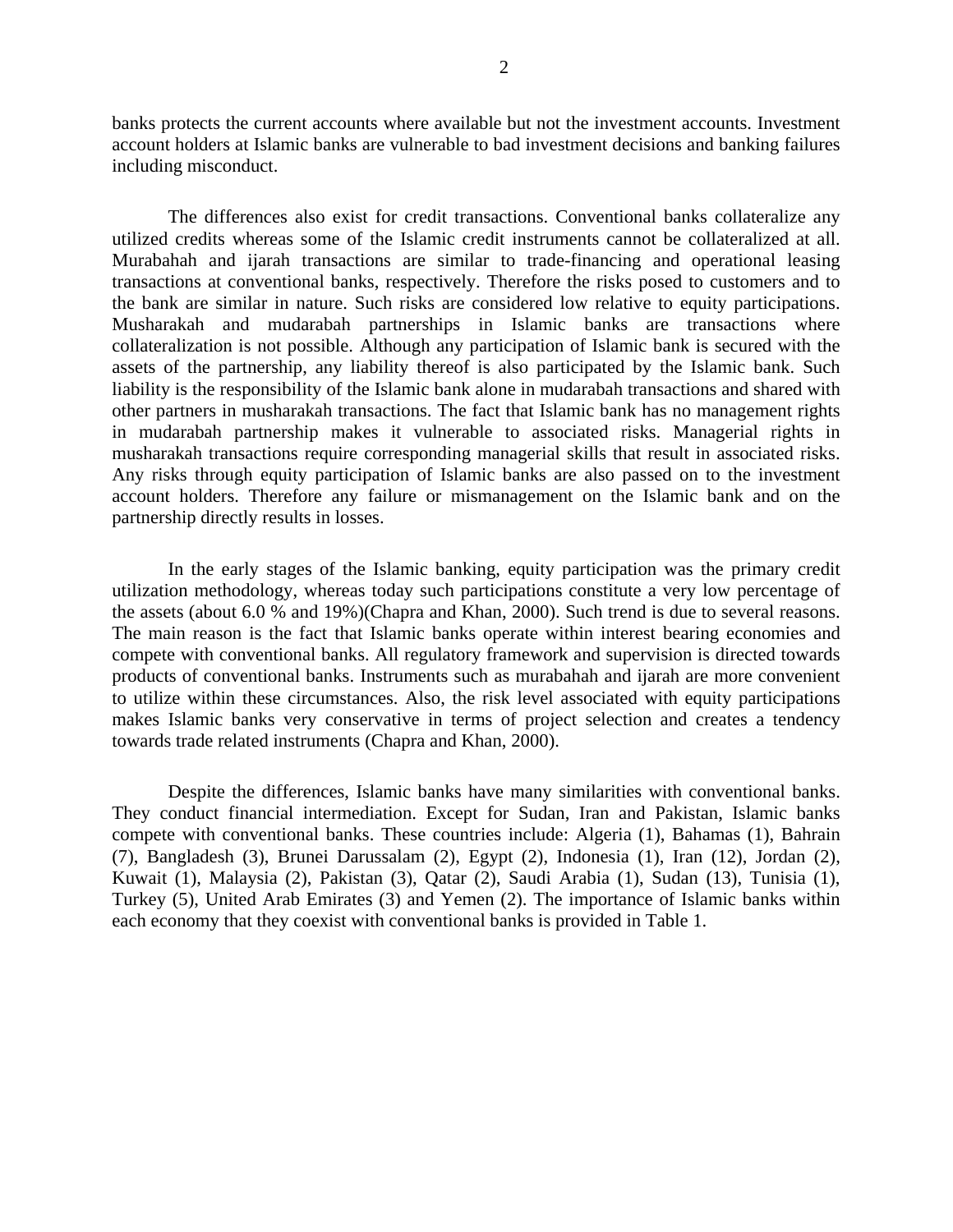| (Thousand of US<br>Dollars)                 | Year | <b>Total</b>              | <b>Total</b>                | <b>Total</b> | $%$ of<br><b>Market</b> | % of Market  |
|---------------------------------------------|------|---------------------------|-----------------------------|--------------|-------------------------|--------------|
| <b>Number of Banks</b>                      |      | 411                       | 64                          | 347          | 15.57%                  | 84.43%       |
|                                             |      | All                       | <b>Islamic</b>              | Conventional | <b>Islamic</b>          | Conventional |
| Loans                                       | 2002 | 505,383,319               | 58,564,690                  | 446,818,629  | 11.59%                  | 88.41%       |
| Loans                                       | 2001 | 497,606,526               | 69,300,868                  | 428,305,658  | 13.93%                  | 86.07%       |
| Loans                                       | 2000 | 495,145,769               | 116,638,461                 | 378,507,308  | 23.56%                  | 76.44%       |
| Loans                                       | 1999 | 449,567,899               | 96,120,001                  | 353,447,898  | 21.38%                  | 78.62%       |
| <b>Fixed Assets</b>                         | 2002 | 19,715,333                | 2,773,090                   | 16,942,243   | 14.07%                  | 85.93%       |
| <b>Fixed Assets</b>                         | 2001 | 19,720,726                | 3,510,021                   | 16,210,705   | 17.80%                  | 82.20%       |
| <b>Fixed Assets</b>                         | 2000 | 17,847,920                | 6,758,194                   | 11,089,726   | 37.87%                  | 62.13%       |
| <b>Fixed Assets</b>                         | 1999 | 16,939,848                | 5,861,634                   | 11,078,214   | 34.60%                  | 65.40%       |
| <b>Total Assets</b>                         | 2002 | 1,126,695,543             | 132,135,866                 | 994,559,677  | 11.73%                  | 88.27%       |
| <b>Total Assets</b>                         | 2001 | 1,114,631,294             | 149,229,165                 | 965,402,129  | 13.39%                  | 86.61%       |
| <b>Total Assets</b>                         | 2000 | 1,095,932,093 223,272,903 |                             | 872,659,190  | 20.37%                  | 79.63%       |
| <b>Total Assets</b>                         | 1999 |                           | 993,367,109 177,700,412     | 815,666,697  | 17.89%                  | 82.11%       |
| <b>Customer &amp; Short Term</b><br>Funding | 2002 |                           | 934,003,534 113,246,918     | 820,756,616  | 12.12%                  | 87.88%       |
| <b>Customer &amp; Short Term</b><br>Funding | 2001 |                           | 921, 927, 397 124, 025, 964 | 797,901,433  | 13.45%                  | 86.55%       |
| <b>Customer &amp; Short Term</b><br>Funding | 2000 | 873,399,971               | 167,403,328                 | 705,996,643  | 19.17%                  | 80.83%       |
| <b>Customer &amp; Short Term</b><br>Funding | 1999 | 802,595,458               | 125,042,571                 | 677,552,887  | 15.58%                  | 84.42%       |
| Equity                                      | 2002 | 106,358,733               | 11,194,457                  | 95,164,276   | 10.53%                  | 89.47%       |
| Equity                                      | 2001 | 97,029,410                | 10,664,704                  | 86,364,706   | 10.99%                  | 89.01%       |
| Equity                                      | 2000 | 88,103,263                | 13,286,790                  | 74,816,473   | 15.08%                  | 84.92%       |
| Equity                                      | 1999 | 70,147,503                | 9,027,731                   | 61,119,772   | 12.87%                  | 87.13%       |
| Net Income                                  | 2002 | 15,558,691                | 2,300,606                   | 13,258,085   | 14.79%                  | 85.21%       |
| Net Income                                  | 2001 | 4,075,413                 | 1,542,070                   | 2,533,343    | 37.84%                  | 62.16%       |
| Net Income                                  | 2000 | 11,589,934                | 2,209,955                   | 9,379,979    | 19.07%                  | 80.93%       |
| Net Income                                  | 1999 | $-1,051,917$              | 1,078,110                   | $-2,130,027$ |                         |              |

# **Table 1 Selected financial figures for Islamic banks and for conventional banks for the 19 countries where Islamic banks operate**

Source: Bank Scope Database, Bureau van Dijk, release 165.2, update April 2004.

Islamic banks account for the 15.57% of the total market in terms of number of banks. 11.73% of the total assets belong to Islamic banks. Similar percentage holds for loans and customer & short term funding figures.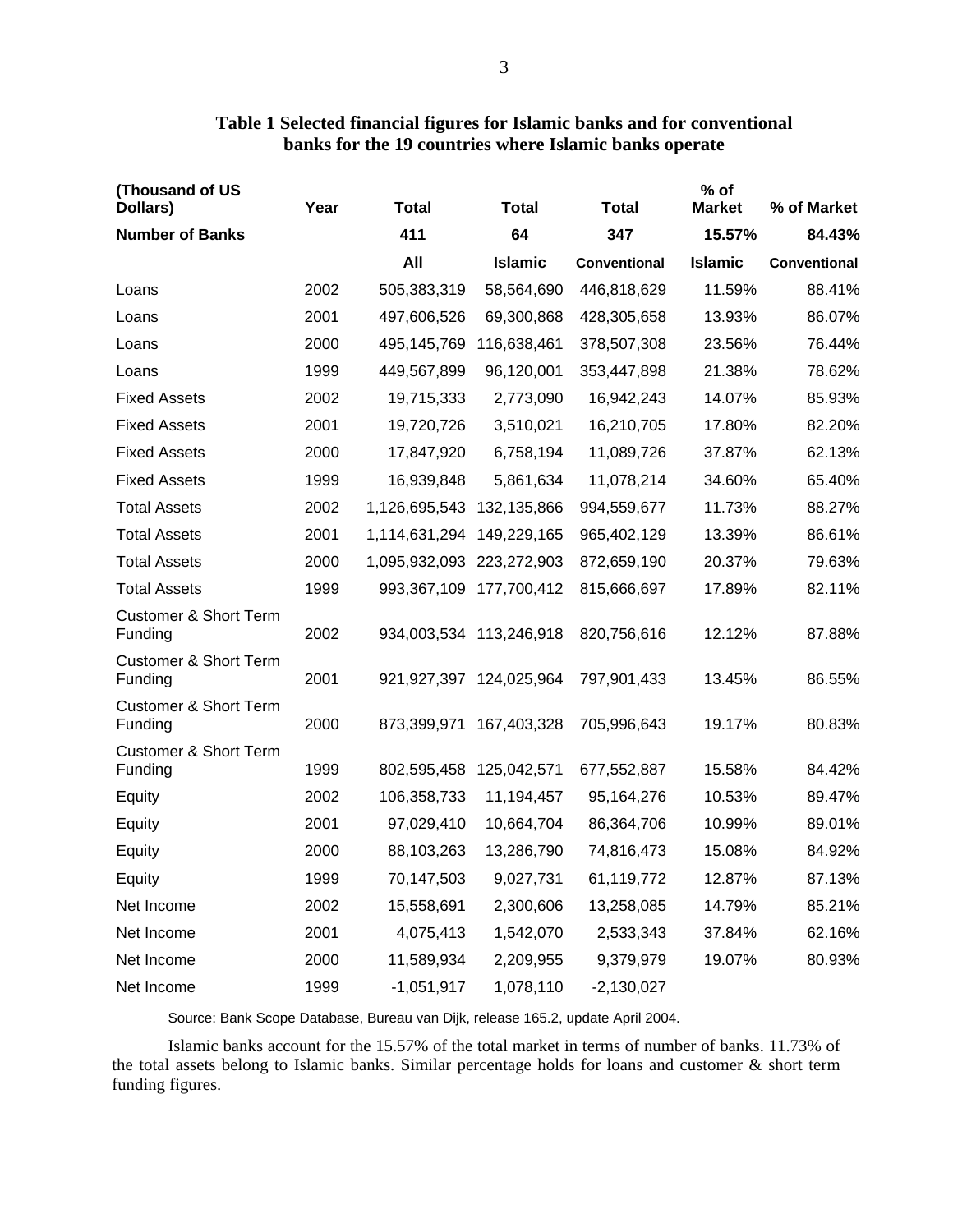The asset and liability structure of Islamic banks is unique. The risks exposed to each stakeholder of Islamic banks are also unique. The main concern is the fact that such unique structure may require a different type of regulation and supervision. It may be argued that as long as investment deposits are participating in the risks, Islamic banks should not require banking regulation. However, regulation of banks is needed for many reasons (Chapra and Khan, 2000): lowering systemic considerations, protecting current account holders, ensuring compliance with Shari'ah, and securing a place for Islamic banks accepted in the international markets.

As long as Islamic banks operate as financial intermediaries they will pose systematic risks to the entire financial system. Authority to collect deposits is a privilege given to conventional banks and to Islamic banks only. Any failure to meet depositor demand will result in systemwide consequences. Therefore, Islamic banks as deposit collecting institutions, expose systematic risk to the economy overall.

Only the investment accounts participate to the investment risks of Islamic banks. Current account deposits are kept at Islamic banks for safekeeping. They are guaranteed and do not earn any return. Therefore they should be kept out of any investment activity. However, "In some Islamic banks these accounts constitute more than 75% of total funds under management" (Khan and Ahmed, 2001). It is a natural result that Islamic banks combine these accounts into investment pools. Of course, the Islamic bank would assume any profits or losses arising from the utilization of such accounts within investment pools. The problem is that the amount of loss may exceed the amount of equity within the Islamic bank and may force to dip in to deposits. Therefore, current account holders should be protected against risks that they do not want to be exposed to.

Islamic banks perform their operations in accordance with the rules and regulations of their domicile. They also comply with Shari'ah regulations as much as possible. Islamic banks are expected to provide acceptable returns, safe banking environment and Shari'ah compliant instruments to customers. Although Islamic banks may claim full compliance with Shari'ah, regulation and supervision should be enforced inline with customer expectations.

The aim of this paper is to discuss the regulatory and supervisory framework for Islamic banks in line with suggestions of Basel II. Section 2 of the paper explains the unique risks exposed by Islamic banks to different stakeholders. Section 3 discusses the internal and external auditing issues related to Islamic banks. Section 4 is about supervision over Islamic banks with special emphasis to Fiqhi issues and explains the required regulatory framework in line with Basel II. The final section explains the problems associated with current regulatory regimes and their effects on Islamic banks.

### **2. Risks posed by Islamic banks**

### *2.1Financial system*

Unique financial instruments of Islamic banks carry unique risks for different stakeholders. However, inability to utilize money markets makes Islamic banks more susceptible to liquidity risk. Inexistence of markets that trade Islamic products or lender of last resort for Islamic banks require them to keep higher levels of liquidity. Inability to borrow for short term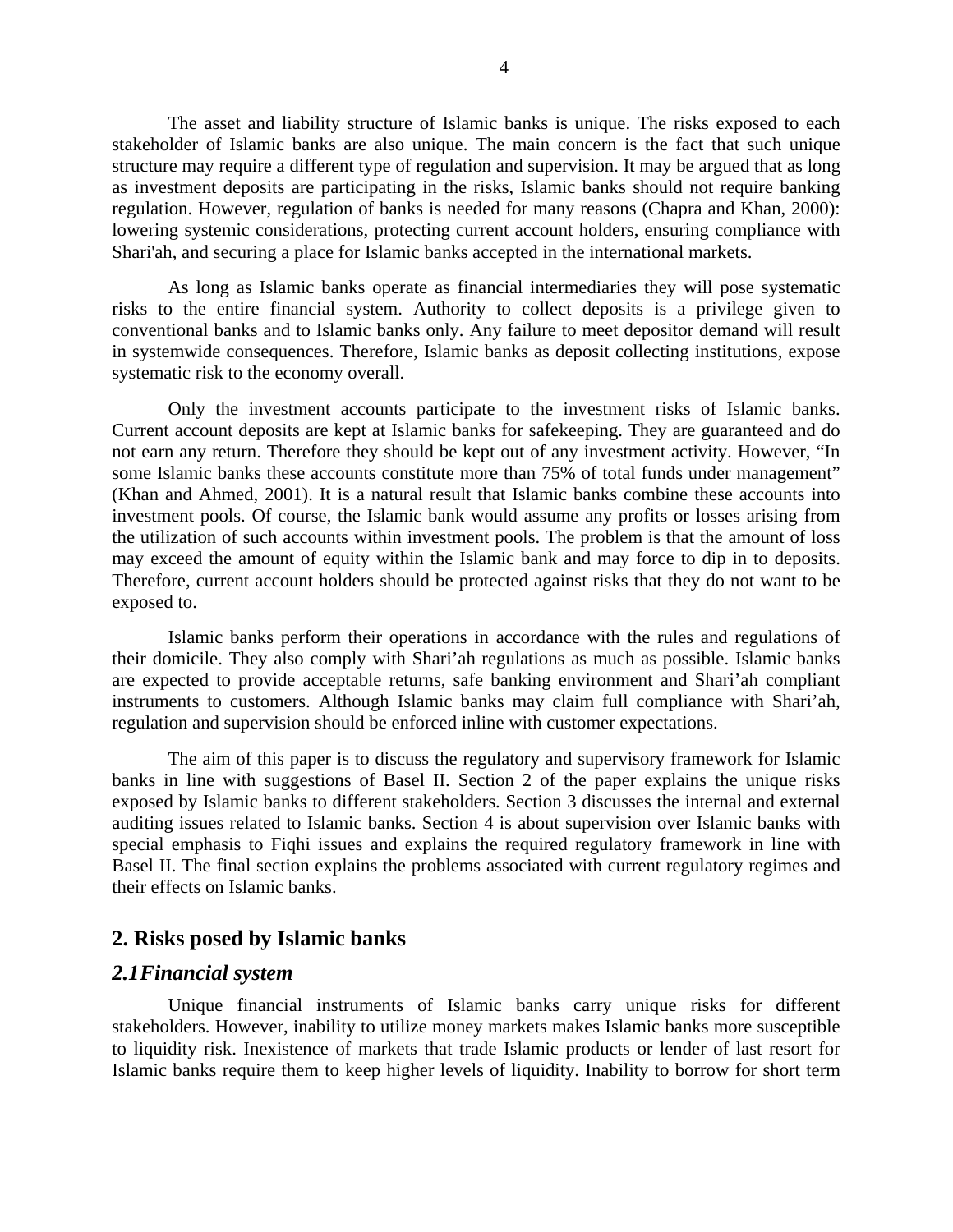needs makes them vulnerable to deposit withdrawals. For such reasons, Islamic banks should keep liquidity levels that are higher than conventional banks.

It should be considered that any liquidity carried by Islamic banks does not earn any yield. Instead, they are kept either as cash or as deposits with other banks including the central bank. On the other hand, conventional banks' liquid assets portfolio includes marketable securities and earns some yield. Therefore, the trade-off between profitability and liquidity becomes more troublesome for Islamic banks. The tendency to keep lower liquidity exposes additional risks for the financial market overall. Any withdrawal runs in Islamic banks will result in similar tendencies for other conventional banks. Marketwide reactions by deposit holders will be inevitable. Table 2-1 shows the liquidity levels for conventional and Islamic banks. Considering the fact that Islamic banks do not have any other resort to get short term financing, the difference between conventional and Islamic banks are very small.

| Year                      | 2002   | 2001   | 2000   | 1999   |
|---------------------------|--------|--------|--------|--------|
| Islamic Banks             | 35.33% | 54.65% | 49.43% | 39.71% |
| <b>Conventional Banks</b> | 37.86% | 43.38% | 41.76% | 43.74% |

**Table 2 Liquid assets/Customer and short term funding for Islamic and conventional banks** 

Islamic banks are also very susceptible to the risk of withdrawals for many reasons that are unique to Islamic banking products. Instruments such as murabahah, ijarah, salam, and istisna have fixed payment schedules with mark-up rates that compete with interest bearing financial instruments. Therefore, Islamic banks' credit portfolios are susceptible to any market changes. As a result any profits distributed to investment accounts may be different from those paid to time deposits of conventional banks. Such differences may result in customer withdrawals, and Islamic banks do not have any control over it. As a result Islamic banks are exposed to market risks and withdrawal runs. It is possible for Islamic banks to employ profit stabilization techniques by lowering the percentage of profit paid to shareholders on investments and increasing the profit share of investment accounts. Such practices, however, have effects within markets where fluctuations are limited within a certain range.

Islamic banks also pose systemwide risks to Islamic banking *per se*. Any failure of an Islamic bank will result in loss of public confidence towards Islamic banking overall. Also, failure in terms of financial or in terms of compliance with Shari'ah will result in questionable banking practices of the sector. Considering the fact that most of the customers of Islamic banks prefer Islamic banks because of their compliance with Shari'ah and any misconduct may cause loss of customers. Therefore, it is imperative for Islamic banks to be regulated in terms of Shari'ah compliance.

#### *2.2 Current account holders*

As mentioned earlier current account holders of Islamic banks should not be exposed to any risk. Such funds should not be bundled within investment pools. They should be insured against bank failures. Since illiquid banks cannot meet withdrawal demands, some sort of deposit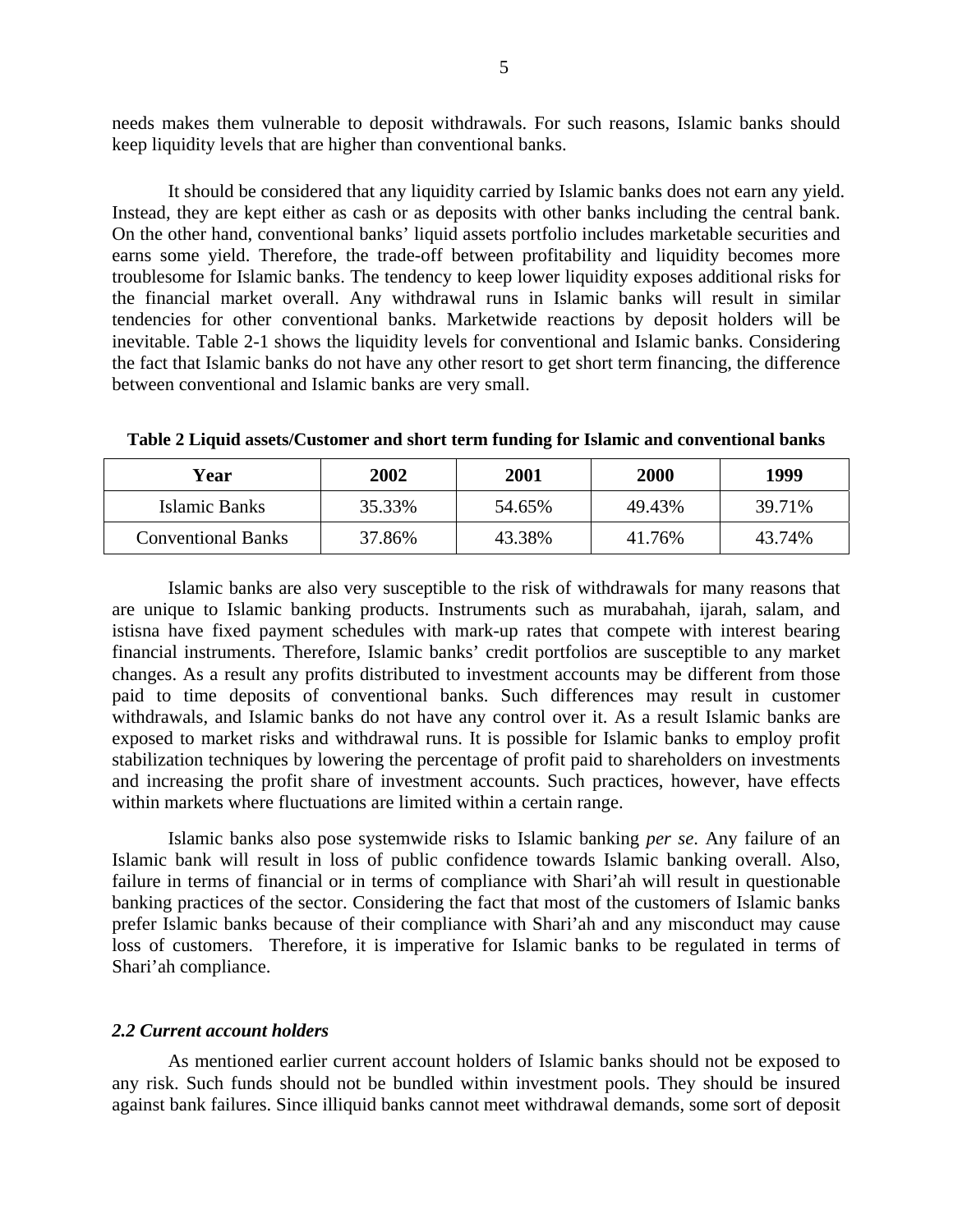insurance may be established for current accounts, as long as such funds are not bundled with investment accounts. Extending deposit insurance to current accounts swaps the provider of insurance with current account holders and requires appropriate regulation and supervision.

The risk that current account holders are exposed to is the risk of bank failure. The greater risk, however, is the fact that current accounts are bundled with the overall investments. Excluding them from investments, on the other hand, will affect the profitability of Islamic banks in great respect. Capital adequacy measures should include safety nets for any losses that may be due to investment of current accounts.

Accounting and Auditing Organization for Islamic Financial Institutions (AAOIFI, 1999) suggests a formula for the capital adequacy ratio:  $CAR = OC / (W_{OC+L} + W_{PLS} * 50\%)$ , where CAR is the capital adequacy ratio,  $W_{OE+L}$  is the average risk weight of assets financed with the Islamic bank's own capital and liabilities other than investment accounts,  $W_{PLS}$  is the average risk weight of investment accounts. AAOIFI requires the CAR to be equal to 8 percent.

Another concern for current account holders is the fact that these accounts should receive a compensation for their invested funds. As long as these funds are used to finance investments and associated with risks, they should be receiving their share of the profit. Any claim in profits should bring distribution of loss with it. However, involuntary utilization of funds should entitle them only to profits and not to the losses, much like a bonus scheme.

#### *2.3 Investment (profit and loss sharing) account holders*

Investment account holders participate directly to any profit or loss earned from investments. That is why these accounts are called profit and loss sharing (PLS) accounts. PLS accounts do not receive any guarantee for their return and for their principal. The performance of the Islamic bank is directly reflected upon these accounts. Therefore, treatment of these accounts in terms of risk should receive special attention.

As far as the capital adequacy is concerned, AAOIFI (1999) suggests that the risk weighting for PLS accounts should be 50% for capital adequacy measurement. Hassan and Chowdhury (2004) argues that the 50% risk weighting of AAOIFI should be increased to 100% due to following reasons:

- 1. It is necessary to have higher capital requirements for Islamic banks to be accepted within the international financial markets.
- 2. Increased ratio will provide extra safety net for current accounts.
- 3. Higher capital will promote confidence for less diversified asset portfolios of Islamic banks.
- 4. Higher capital is needed to provide protection for current and PLS account holders against equity participation credit instrument that bears higher risk.
- 5. Higher capital is needed for availability of collateral for default cases.

It is therefore necessary to provide protection to all investment funds whether they are financed by PLS accounts or current accounts. It is also suggested to have a separate capital adequacy measure for current accounts and PLS accounts (Khan and Ahmed, 2001, Chapra and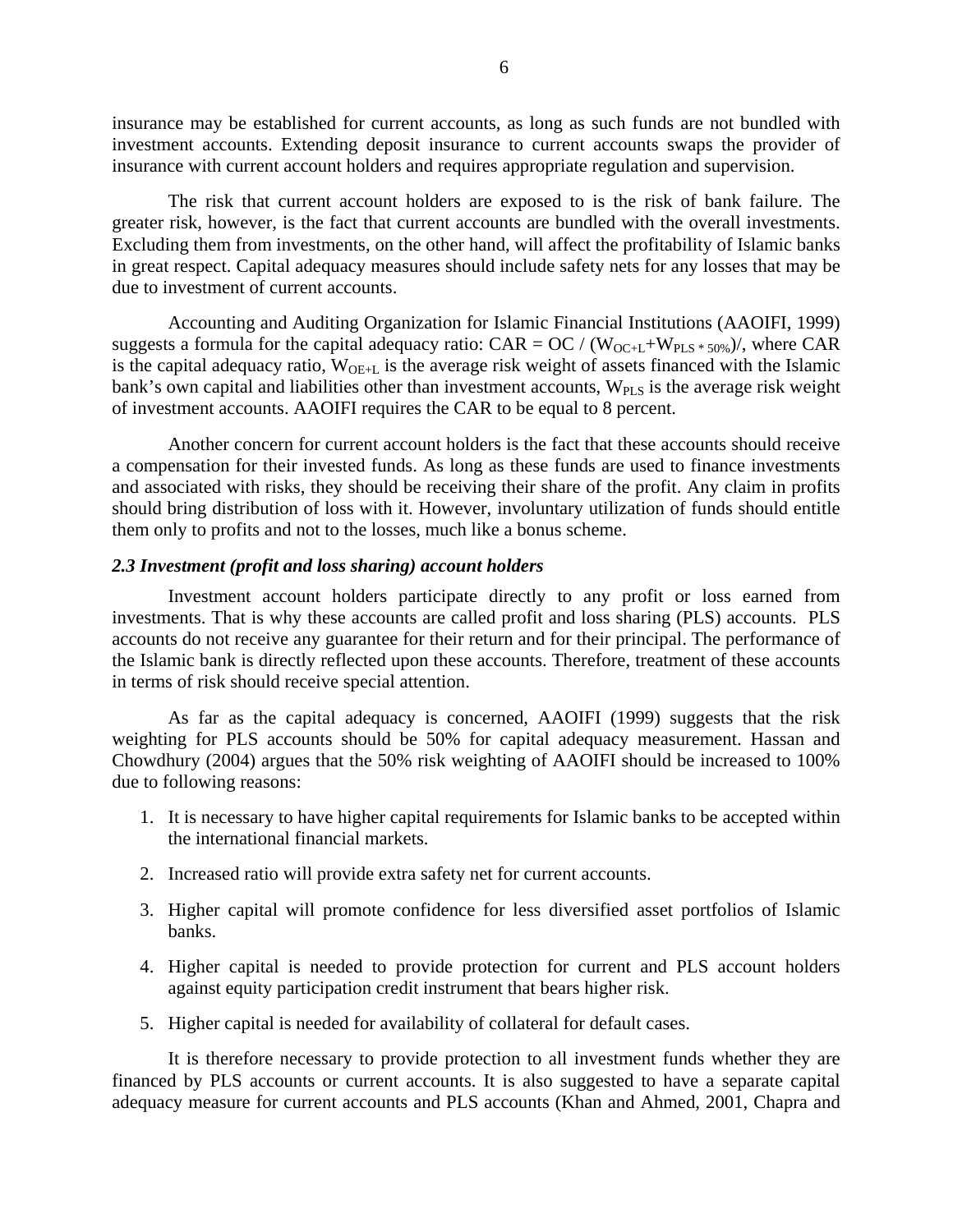Khan, 2000). However, capital adequacy should measure the risk exposed to utilized investment funds. Considering the magnitude of current accounts within investment accounts, treating them differently from PLS account may result in lower capital allocation for current accounts.

#### *2.4 Partnered businesses*

Islamic banks pose risks to businesses that are provided with Mudarabah and Musharakah facilities and vice versa. Any associated risk arising from partnered businesses will be reflected upon the Islamic bank. The issue is more complicated than currently regulated and the main required difference for Islamic banks lies in this respect. Although indirect risks also exist for conventional banks, they are more vital for Islamic banks, especially for equity participation facilities.

Islamic banks establish partnership schemes through mudarabah and musharakah facilities. They are becoming susceptible to any associated risks that may arise from operations of such partnerships.

Any foreign exchange exposure that a partner company assumes will become the foreign exchange exposure of the Islamic bank. For instance, assume that the partnership imports a product from a country and the transaction is denominated in US Dollars. The partnership wishes to sell the product in its domicile with the local currency. The partnership may undertake such transaction with a murabahah and foreign trade financing. The Islamic bank as a partner will be exposed to foreign exchange risks associated with the trade. It will also be exposed to foreign exchange risk through murabahah transaction. Although the Islamic bank treats them as separate transactions and allocates different risk weights, it is still the same exposure. The Islamic bank may lose as a partner and as a bank undertaking the murabahah. Inability to make a loan repayment due to unexpected changes in foreign exchange rates is also the concern of conventional banks, but their repayments are collateralized.

Same concerns arise in terms of unsystematic risks. The line of business of the partnership may face difficulties and may result in business specific losses. Islamic banks may not have any control over the problem. For instance, assume that the partnership deals in marine construction. If the government starts promoting marine construction in other parts of the country, then any investment made to date may become obsolete.

Since Islamic banks are susceptible to business specific risks and risks arising from direct equity participations, supervision and regulation may have to be extended to partnered companies. In practice, the number of companies that each Islamic bank involves with makes such proposal unrealistic. However, the fact is, all investment and current account holders become partners in companies that Islamic bank is a partner to. Therefore, they have a right to evaluate each partnership. Considering the fact that current accounts are protected by the deposit insurance schemes where available, they may be excluded. However, inexistence of deposit insurance schemes exposes them to investment risks without any compensation and their right for extended transparency should not be limited. The same situation applies to stock exchanges where stockholders become partners in companies through stock purchases that they make with the intermediation of stock exchanges. Although such direct ownership is not the case for Islamic banks and investment deposit holders, an indirect partnership exists. Also, similar situation applies to mutual funds and closed end funds.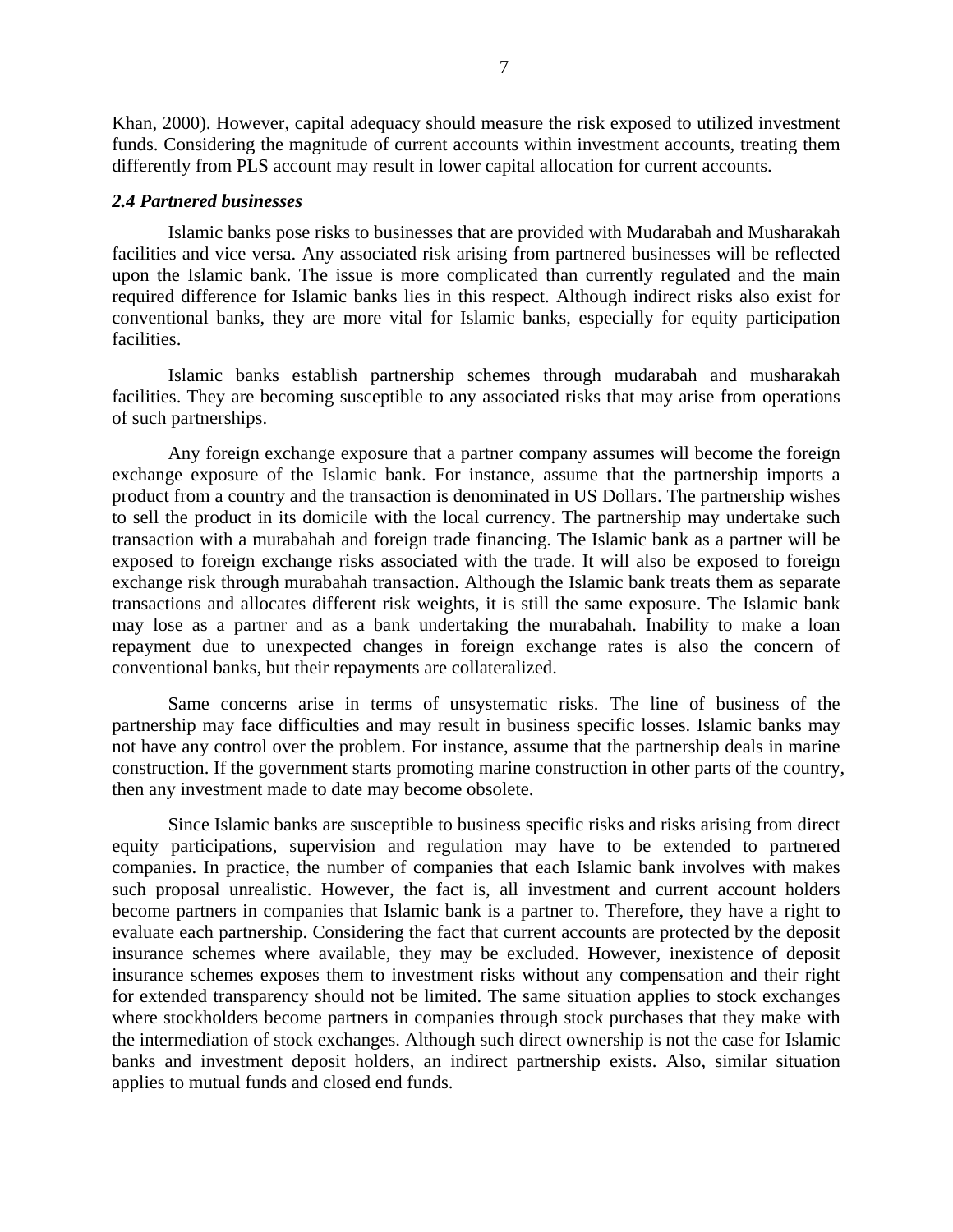Similar transparency requirements should apply to partnerships of Islamic banks The same analogy can be extended to include the regulatory framework and include supervision of capital markets board as a supervising authority for Islamic banks. Therefore, although Islamic banks are not mutual funds and they are not stock exchanges, the fact is that their operations are similar to those in terms of intermediating equity participation. This results in the application of appropriate regulation to Islamic banks' equity participation operations.

### **3. Internal and external rating**

Chapra and Khan (2000) explains the external rating of businesses and banks as an important aspect for Islamic banking. They also explain the need for Islamic rating agency. The unique products and procedures of Islamic banks require specialized rating process. Such process should include specialized models and rating systems designed in accordance with Islamic banks and associated risks. Basel II proposes internal ratings based (IRB) approach for banks to differentiate their risk measurement systems. Equity participations are also handled differently under IRB approach. Islamic financial instruments such as mudarabah and musharakah benefit from such special treatment. Model-based approach under Basel II also provides flexibilities for banks to allocate risk measurements and credit rating for portfolios of similar risks. However, banks need necessary infrastructure and model descriptions for variety of risks. To generate a standardized risk measurement system, Islamic banks will also require extensive resources and enough experience in various types of risks to draw upon.

It is imperative for Islamic banks to have an external rating for their operations and for their credit portfolios. As part of transparency efforts, it may be easier for Islamic banks to have an internal rating scheme. Combined with external rating, the achievement would be to ensure transparency without sacrificing sensitive information. It is argued that, by providing detailed information about credit portfolio, Islamic banks are providing information that earns them competitive advantage. Also, not all of the stakeholders are able to understand the complexities involved in financial statement analysis. Therefore, any transparency in terms of credit portfolio may not achieve the desired result. On the other hand, external rating will produce a rating for the Islamic bank and its credit portfolios that is on a relative basis. Such rating may be used for comparison purposes.

However, it is imperative for Islamic banks to be rated according to procedures designed for Islamic banks. Rating procedures designed for conventional banks will not include risks that are unique to Islamic banks. Rating schemes are needed to include musharakah and mudarabah transactions. The issue of collateralization should also be incorporated within the rating scheme. Although, credits utilized through equity participations may seem uncollateralized, the stake at the assets of the partnership and their valuation should be an integral part of the rating system.

Islamic banking is a concept that needs much research and development. While many scholars adopt studies of conventional banking into Islamic banking, rating is one of the areas, such adopting may be limited. It is ideal that Islamic banks become more active in Mudarabah and Musharakah transactions. The evaluation process of such partnerships is a major factor that keeps Islamic banks away from them. One company who is in the market for credit may want to shop for terms and conditions, which mean many Islamic banks have to allocate precious time and resources for a project that may not be worthwhile. The credit customer may be a very valuable credit customer but the new project may not be. An external rating process designed to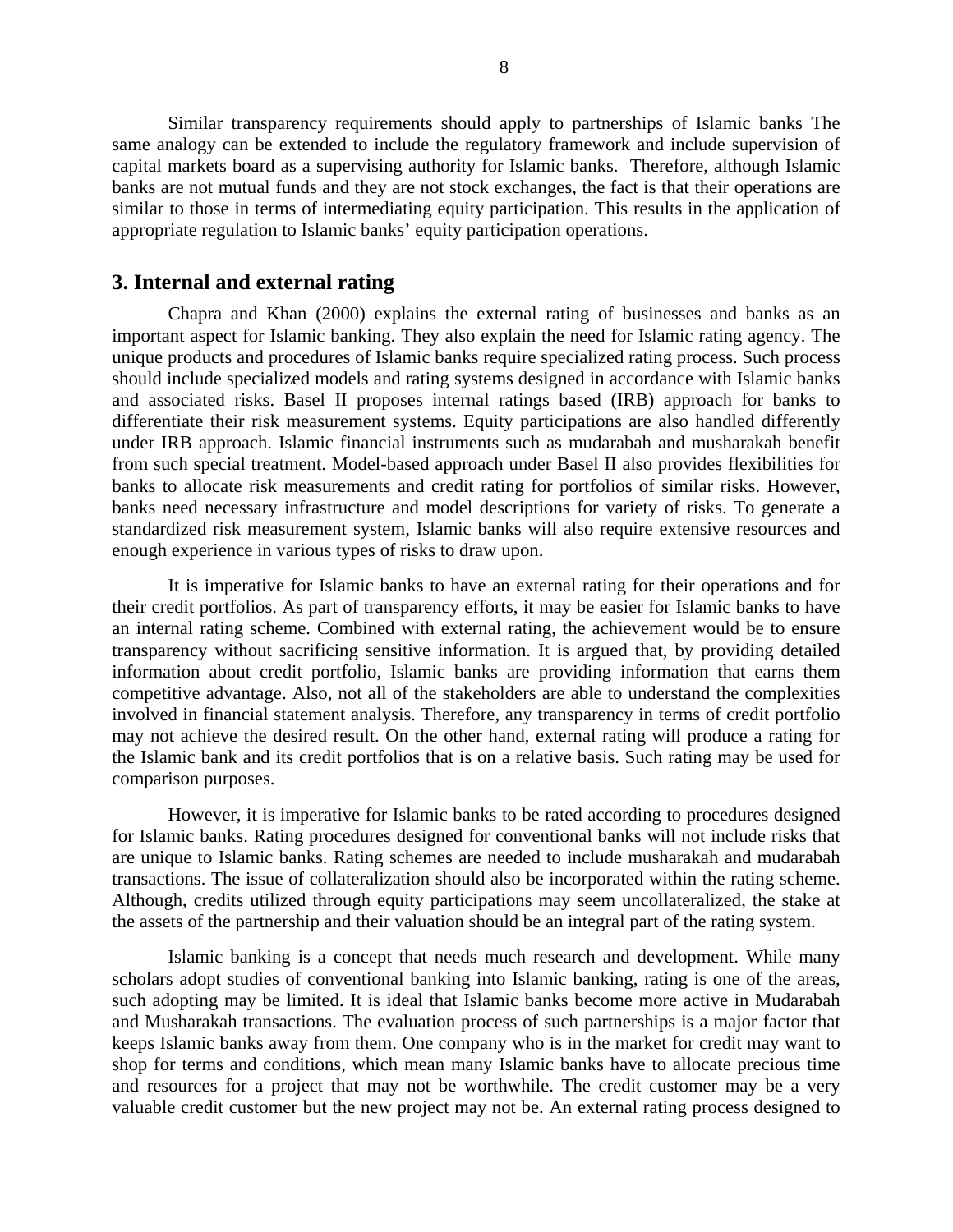evaluate projects and potential partners for Mudarabah and Musharakah transactions would expedite the process. A rated company with a rated project may be able to shop for terms and conditions of different Islamic banks. Credit committees may be less reluctant to enter into such partnerships. While each Islamic bank would have its own criteria, an external rating scheme may be used for shortlisting projects for evaluation. Islamic banks may also be able to construct syndications for large size credit risks.

### **4. Regulation and supervision over Islamic banks**

Hassan and Chowdhury (2004) lists the reasons for regulation and supervision for Islamic banks. These reasons that may be different from regulation necessities for conventional banks arise from the nature of Islamic banking products. To operate a system, which is designed for interest bearing instruments, brings many complexities and these are reflected on the stakeholders of Islamic banks. The regulation and supervision should aim to protect the right of each stakeholder.

Current account holders are exposed to investment risks. The losses on investments may deplete the capital and may force Islamic banks to default on their liabilities. The same risk applies to investment deposits but since they participate to risk directly, their concern is centered on the capital level of the Islamic bank and on the regulation of Islamic bank in terms of misconduct and excessive risk. Such regulation is necessary for Shari'ah compliance as well.

The financial system should also be protected against systemic effects of Islamic banks' withdrawal runs. Since investment funds are financed with PLS accounts, current accounts and equity, and since PLS accounts and current accounts can be withdrawn at any time, Islamic banks are susceptible to the risk of withdrawals. Such susceptibility creates a systemic risk and proper regulation should be enforced.

The Islamic banks coexist with conventional banks within financial systems designed for interest bearing instruments and conventional banking. This is reflected upon the Islamic banks as a competitive disadvantage. Islamic banks suffer from application of such rules and regulations, and require tailor made regulation for their unique products. Suggestions of AAOIFI and Islamic Financial Services Board (IFSB) should be integrated into local regulations, and Islamic banks should be regulated accordingly. Any incompatibility will result in risks exposed to Islamic banks to financial system by Islamic banks. The inexistence of lender of last resort for Islamic banks is an important aspect and should be integrated into the banking systems.

Centralized supervision should be achieved for Islamic banks for several reasons. The products and procedures of Islamic banks should be standardized. The internal and external rating facilities should be standardized. Shari'ah compliance of Islamic banking products should be standardized. Fiqhi issues related to Islamic banking should be resolved by a centralized supervisor. Such centralization is likely to raise overall efficiency.

Transparency for Islamic banks requires regulation. Hassan and Chowdhury (2004) explain the reasons for improved transparency:

1. Islamic banks established international operations and these are subject to different regulations. Such operations also expose Islamic banks to extended international risks.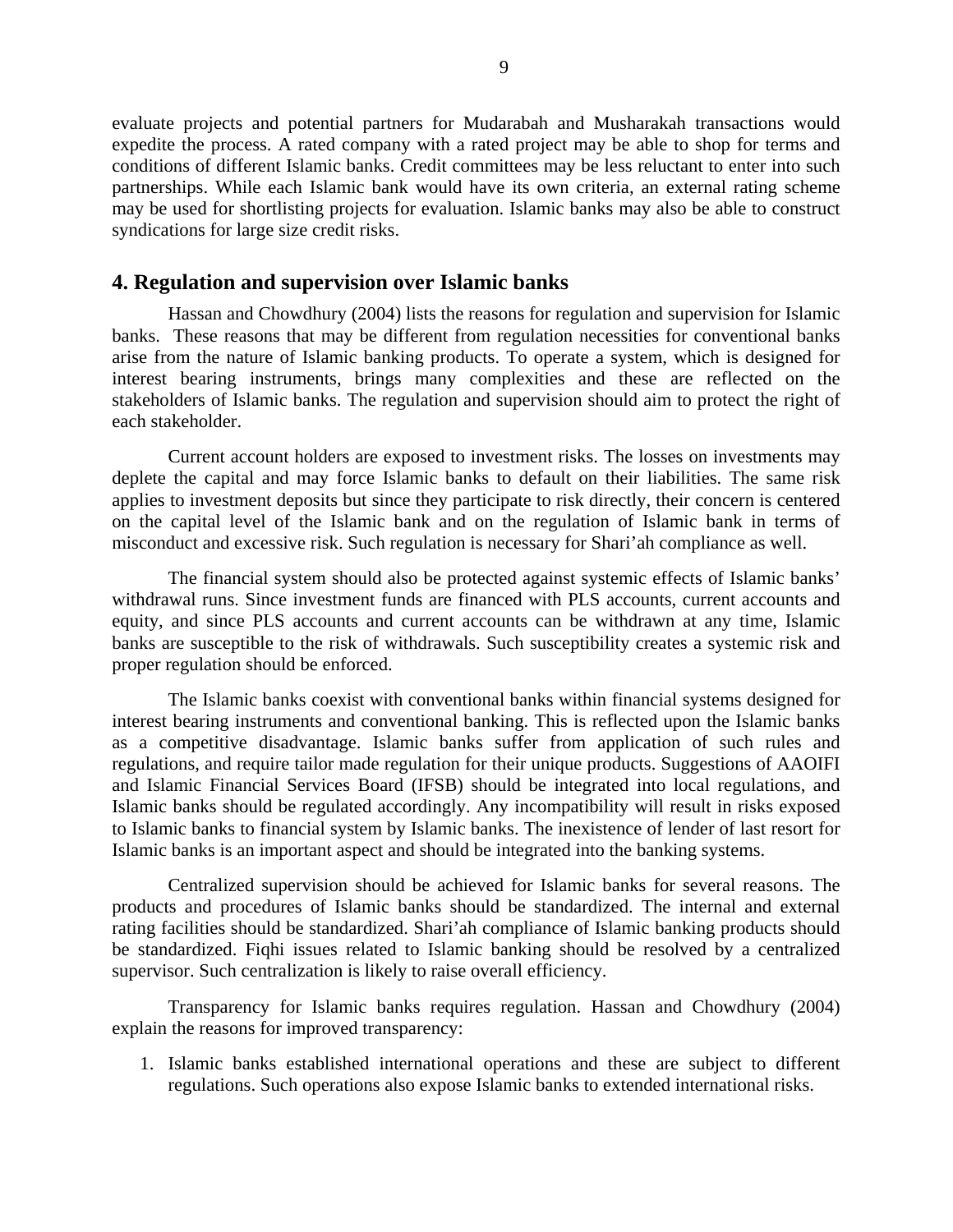- 2. Banks expanded their activities outside of their traditional domain.
- 3. Banks increased the number of sophisticated financial products.

Compliance with Shari'ah also carries great importance for Islamic banks. The reason for existence for Islamic banks is to offer Shari'ah compliant products. While each of the products should comply with Shari'ah, the bank overall should comply as well. The fact that customers of Islamic banks expect Shari'ah compliance, regulation should be extended to check for such compliance. Standardized Fuqua and centralized Shari'ah boards will help standardized operations between Islamic banks and increase public confidence.

Within the last decade, there have been more conventional banks who wish to provide their Muslim customers with Islamic banking products. It is also common for international financial intermediaries to provide Islamic banking products for Islamic banks. The common procedure is to facilitate an Islamic banking window or Islamic banking section. While legal entities do not have religion, it is not common to hear an Islamic bank to offer non-Islamic banking products through non-Islamic banking windows. This is because the shareholders, employees and customers have certain expectations from the Islamic banks. Islamic banks face many challenges to survive side by side with conventional banks. There are many costly steps taken to comply with Shari'ah. Keeping liquid assets as cash without any interest earning is just one of these costs. There are many conventional banking products that are not offered to Islamic banking customers. The system overall has associated costs. It may not be possible to disintegrate operations from each other in terms of costs and returns. When an Islamic bank calculates the return that it will distribute to deposit holders, all the costs, including costs of Shari'ah compliance, are integrated. A process of credit utilization cannot be stripped from associated support facilities. Doing so would be unfair competition. Therefore, in terms of compliance with Shari'ah, conventional banks that offer Islamic products through specialized windows should receive special attention. It is, therefore, imperative that Islamic windows of conventional banks keep their Islamic operations totally separate from their conventional banking operations. It is better to have separate branch with independent accounting system to run such Islamic banking operation by the conventional banks.

In terms of accounting standards, Islamic banks follow the regulations of their domicile. Application of International Accounting Standards (IAS) is possible if IAS is accepted throughout their countries. In addition to IAS, standards prepared by AAOIFI should be implemented to the accounting framework. Accounting standards prepared specially for Islamic banks will provide better accounting practices that are in line with Islamic financial products. They will also ensure reliability of financial statements and comparability.

"Regulation is necessary to ensure economic stability and better banking performance, but it should not cross the limit. That is, the regulation should be cautious and balanced one and it should not exert any undesirable influence of grave consequences on the economy and banking arena." (Hassan and Chowdhury, 2004).

Llewellyn (1999) lists the economic rationale for regulation and supervision in banking and financial services: potential systemic problems; correction of market failures; need for monitoring financial firms; the need for consumer confidence; potential grid lock with associated adverse selection; moral hazard associated with safety net arrangements; and obtaining a degree of preference for assurance and lower transaction costs.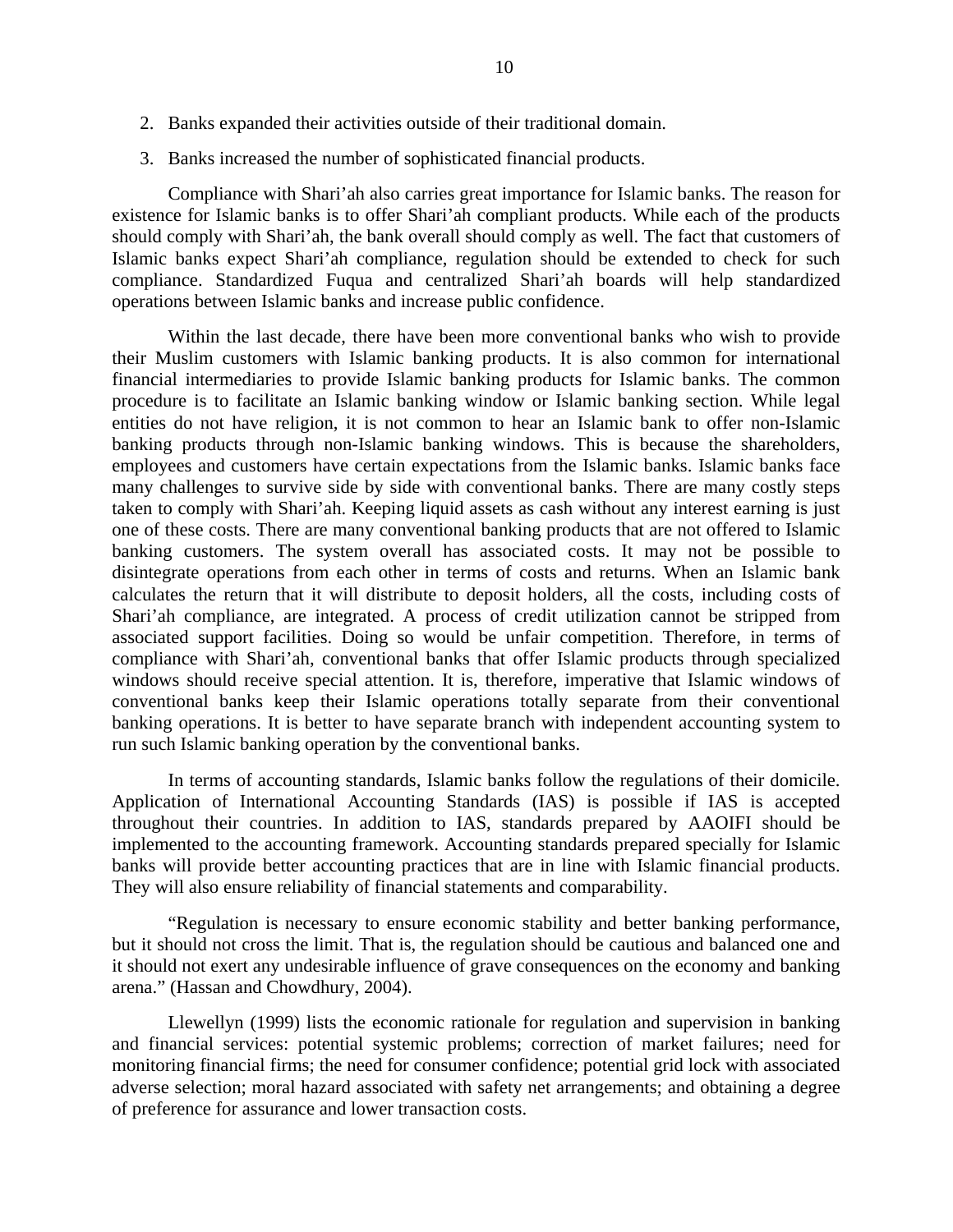Hassan and Chowdhury (2004) maintains the systemic issues as central to the banking regulation. This is because: the pivotal positions of banks in the financial system; the potential systemic dangers resulting from bank runs; the nature of debt engagements; and the moral hazard associated with safety nets. They also suggest regulation to be viewed in the wider context of a regulatory regime. The suggested regime has seven core components: rules by regulatory agencies, monitoring and supervision by official agencies, incentive structures faced by regulatory agencies and banks, role of market discipline, intervention arrangements, role of corporate governance arrangements; and accountability arrangements for regulatory agencies. Some of the reasons for suggesting regulation to be viewed in a wider concept, as a regulatory regime are: regulation may be inflexible and monopolistic; alternative routes to regulation may be cheaper; prescriptive regulation is not effective to reduce bank failures; regulation may impair other mechanisms for financial stability.

#### *4.1 Regulatory issues pertaining to Basel II*

"Basel II also requires Islamic banks to meet legal and regulatory standards as specified in Basel II. Some opine that Islamic banks should not be subject to all regulatory measures specified by Basel II, but they should be subject to regulations similar to corporations due to the participation of the investments depositors in the risk of Islamic banks" (Hassan and Chowdhury, 2004). There are several reasons for Islamic banks to comply with the Basel II regulations. Islamic banks are at the early stage of growth and their sizes are normally small to medium. In order for them to gain international recognition, Basel II compliance becomes a cornerstone. Also, as long as AAOIFI and IFSB suggestions can be added to the Basel II, the regulatory framework will bring standardization for Islamic banks.

The new Basel regulatory framework aims to establish greater market discipline which is necessary for the stability of international financial system. It is also required for the purposes of leveling the field. Chapra and Khan (2000) suggests that the Islamic financial system realize this by participation of the risks by the banks and the depositors, directly or indirectly. "Such a sharing of risks should help motivate depositors to choose carefully the bank in which they place their deposits and to demand greater transparency in the affairs of the bank they choose." (Chapra and Khan, 2000).

Promoting market discipline through greater transparency and disclosure is suggested as the third pillar of Basel II. Six categories are identified for financial disclosure and transparency: financial performance, financial position, risk management strategies and practices, risk exposure, accounting policies and basic business, management and corporate government information (Hassan and Chowdhury, 2004).

The interrelation of different financial institutions also brings challenges. Regulation of commercial banks, investment banks, insurance companies and mutual funds were traditionally done separately. "To protect the soundness of each sector and its positive role in enhancing the soundness of the financial system, inter-sector activities are prohibited." (Chapra and Khan, 2000). However there is a tendency to merge regulatory frameworks to include wider range of financial institutions such as Financial Services Authority of England. Basel II regulatory framework suggests supervision in line with such developments. Inclusion of Islamic banking will further enhance the Basel II applications and will bring international recognition to Islamic banks. The nature of different Islamic products is that they are similar to those of conventional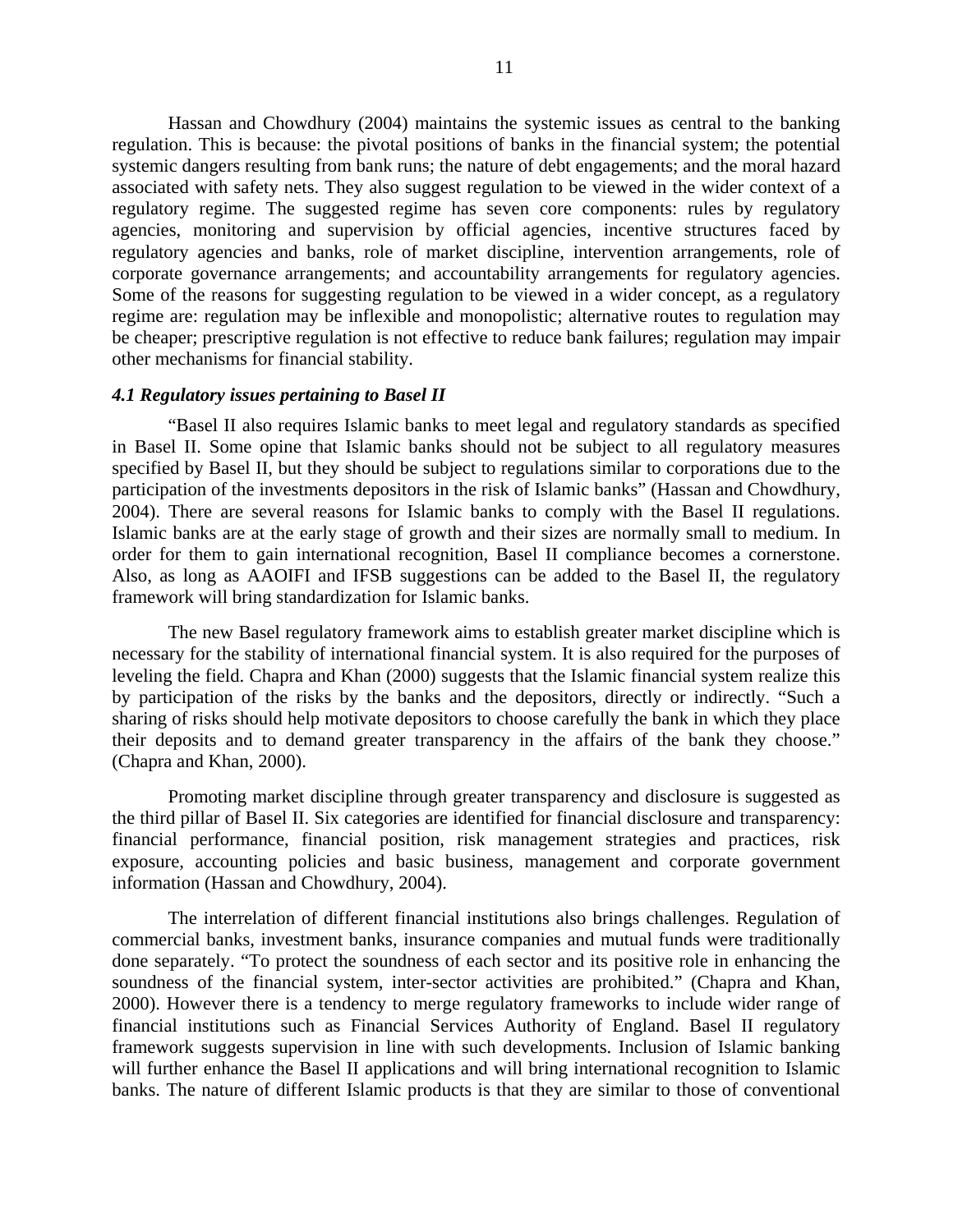banks, mutual funds, leasing companies, venture capital companies and risk participation companies. Such unique financial structure is very much in line with the international trend and Basel II.

# **5. Problems with regulatory framework in terms of Islamic banking**

## *5.1 Deposit insurance*

Deposit insurance is a concept in conventional banking that is widely used. In fact most of the regulatory framework is designed to include deposit insurance schemes. Supervisory authority protects the rights of deposit holders through insurance. Islamic banking does not provide such insurance and therefore poses more risk to deposit holders. The supervisory authority should be concerned about deposit holder rights as much as systemic risks.

### *5.2 Current accounts*

Current account holders make deposit for the safekeeping of their funds. Islamic banks usually bundle these funds to make investments. Islamic banks take risks without the consent of current account holders and make profit. In turn, these profits are not distributed to the account holders. If these funds are spread through other deposit pools, then the profits are distributed to investment deposit holders. If these funds are invested separately then the profits are left for the Islamic bank and therefore the shareholders. Considering the risk involved with current accounts without the consent of deposit holders, supervisory authority should seek insurance for current accounts. The issue of profit rights of current accounts is an issue of Fuqua and should be resolved.

## *5.3 Profit and loss sharing accounts*

Islamic banks provide credit participations with the funds invested by profit and loss sharing deposit holders. Their representation within the Islamic bank's decision process is an issue for supervisory authority. The participation of investment account holders to management process and become an active stakeholder may not be feasible in practice. Their representation within the board of directors may become cumbersome. Considering the number of investment account holders will raise the question of who will do the representation. An external representative may be appointed or regulatory authority may hold a seat at the board of directors for the purpose. Supervisory authority may appoint a member to board of directors to represent investment deposit holders.

Pooling of deposits is a usual practice of Islamic banks. The ideal process for Islamic banking to match the deposits and credits is to assign each deposit to a credit issued. However, in practice, this is not possible. Even the maturity structures cannot be matched perfectly. The deposit holders will always want the shortest maturity for the highest return and credit utilizing customers will always want to have the longest maturity for the lowest cost possible. Thus, the Islamic banks have to pool the funds into maturity segments. When an application for a credit is processed, appropriate pool is selected for the utilization. Pooling may also be done to match the currency denomination matching. The problem arises with the fact that returns to each pool may be adjusted by changing the percentage of profit that is assigned for the Islamic bank and shareholders. Islamic banks earn their living from their share of returns. It is up to the Islamic bank to change the ratio of its share in favor of the deposit holders as long as shareholders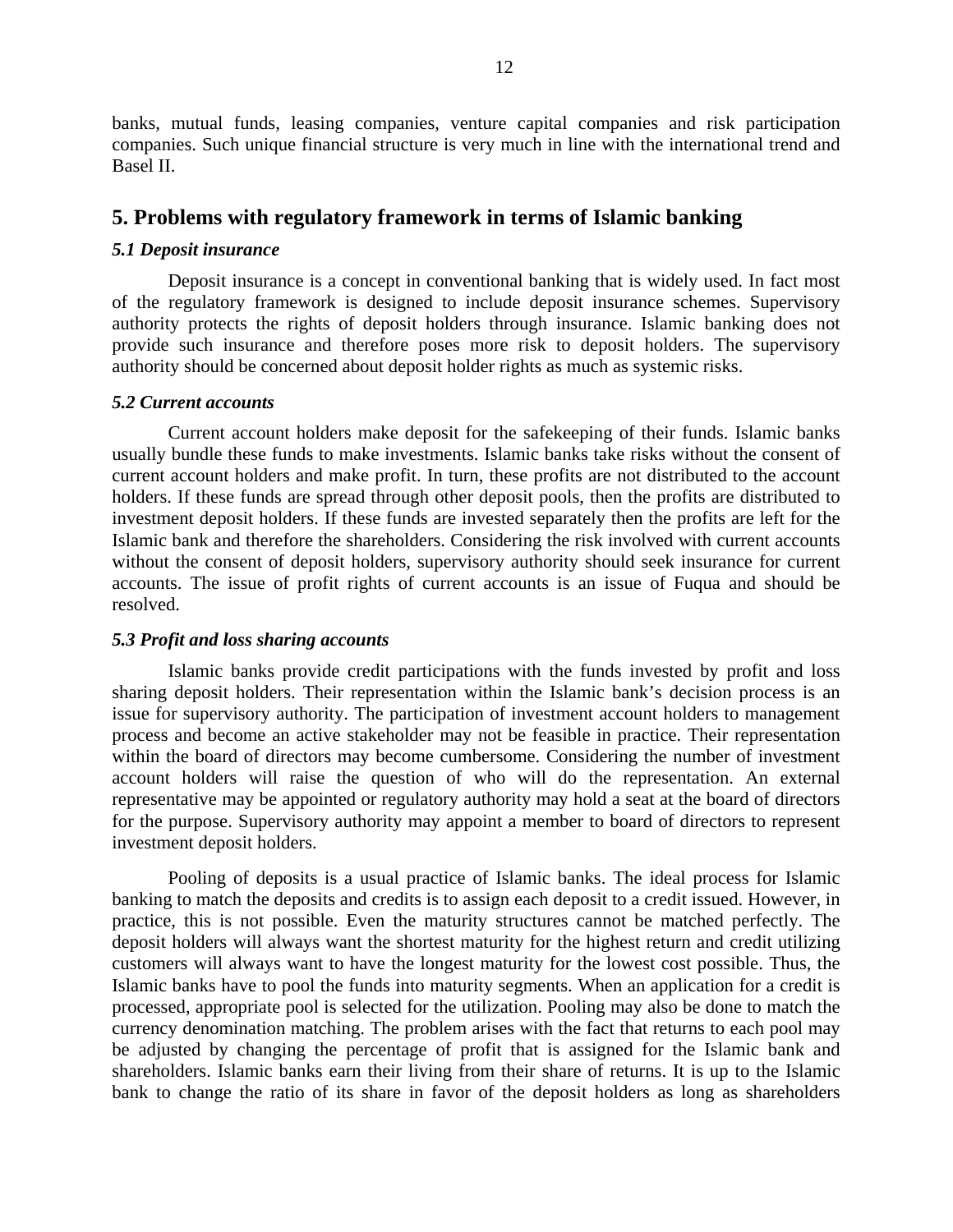consent to such sacrifice. Such methodology may provide steady returns but it brings regulatory problems. If shareholders have consent to sacrifice their share to provide better returns to deposit holders, it is for the sake of enhancing Islamic banking. But if such reduction is done among different deposit pools with different degrees, then rights of deposit holders are violated. Such violation should be under supervision of the regulatory authority on behalf of deposit holders. Regulatory authority should control for the methodology.

Investments have the tendency to lapse to medium to long term. Islamic banks try to match different maturity structures of deposits and credits. In case of withdrawals, Islamic banks cannot call the credits like conventional banks do. They cannot borrow money from money market as well. Thus, Islamic banks face unmatched maturity related liquidity risk. The maturity structure of PLS accounts should be regulated. For instance, if there are no PLS accounts above and beyond six months, Islamic banks should issue credits with similar terms. PLS account holders deposit their money to Islamic banks to invest their money in investment opportunities that have maturities equal to the account maturity. Supervisory authority should regulate such actions. If Islamic banks make investment in correlation with account maturity structures then Islamic banks would not face any liquidity risks. The withdrawal rights of investment account holders should be regulated as well to include a period for Islamic banks to liquidate associated credit facilities.

#### *5.4 Shari'ah knowledge*

Most of the supervisory authorities lack knowledge of Shari'ah in terms of banking. Thus, it becomes troublesome for the supervisory authority to regulate accordingly. Any assistance that may be required by Islamic banks for their operations will not be met. Also, any supervision and regulation will be made based upon the experiences gained from conventional banks. However, the differences between Islamic banks and conventional banks fail such attempts. For most effective regulation, Islamic banks should be regulated and supervised by authorities who have extensive knowledge and experience in Islamic banking.

For instance, Islamic banks should own the goods that are being sold with mark-up. Many regulatory regimes do not allow banks to own real goods. Thus Islamic banks cannot issue invoices or certificate of ownerships. Also, buyers in murabahah transactions have a right to cancel the contract. Islamic banks cannot honour such cancellation after purchasing goods.

Regulatory authority should resolve such matters and should provide assistance for Islamic banks. Any issue resolved outside of official books will pose risks for the Islamic bank and will not be available for legal audit. Any unresolved matters will be soft spots for misconduct and regulatory authority should suggest solutions. In case of lack of experience and knowledge, consultation with IFSB should be seen as an alternative centralized effort to resolve Islamic banking related issues.

#### *5.5 Capital adequacy*

Islamic banks operate with many products that do not exist in conventional banking. These unique products bring many risks that require unique risk measurement and capital adequacy measure. Islamic banks should adopt Basel II and integrate suggested systems to their operations for many reasons (Hassan M.K. and Chowdhury M.A.M., 2004). Any failure of an Islamic bank will generate systemic risk for the financial system overall. Furthermore, any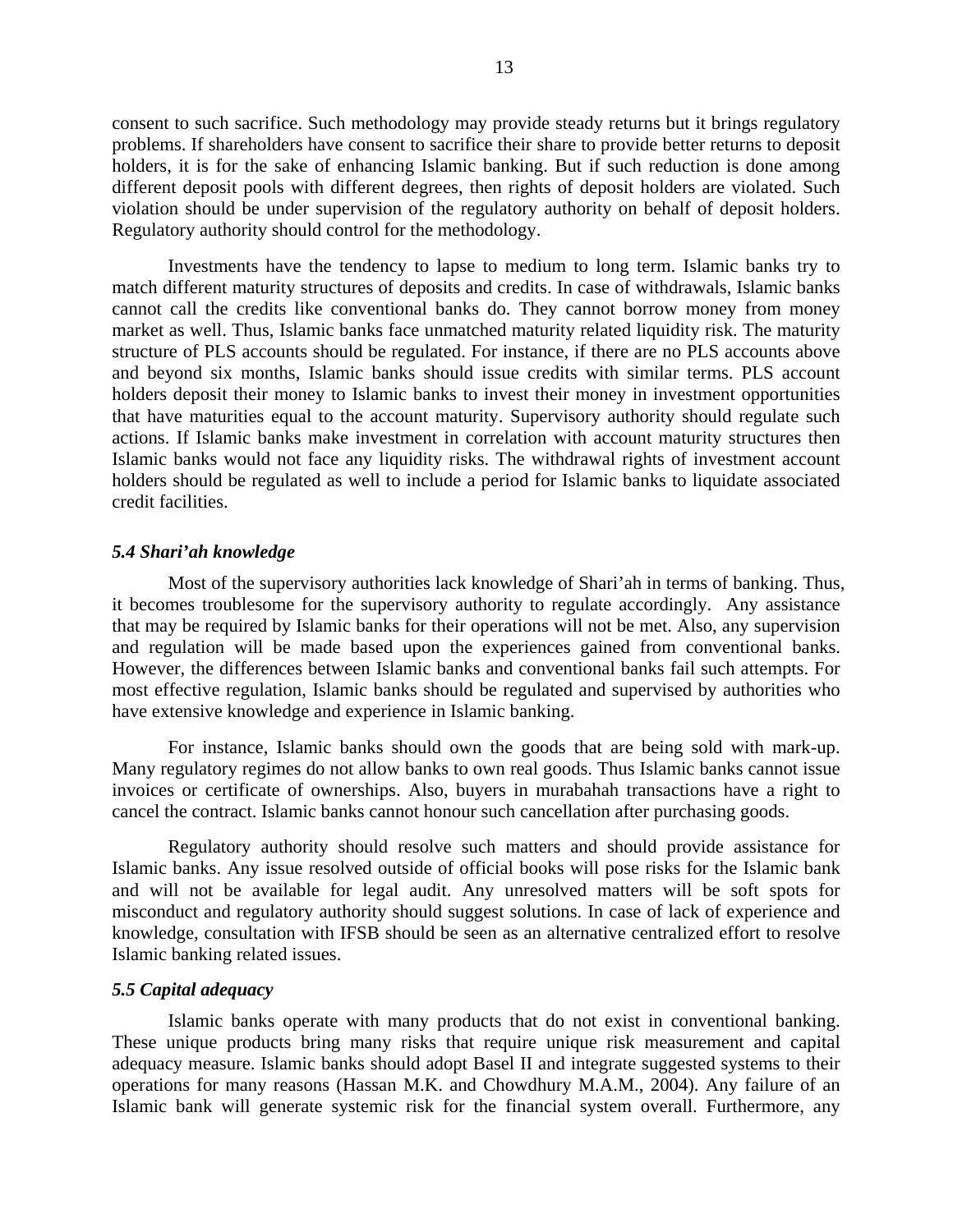failure will damage the Islamic banking sector. Also, in order for Islamic banks to receive international recognition they will have to fulfill many criteria, and compliance with international standards is one of them.

According to AAOIFI (1999), capital of Islamic banks is exposed to three types of risks: commercial risk, fiduciary risk and displaced commercial risk. They also suggest that PLS accounts should not be included in the risk bearing capital. All assets financed by the debt bearing liabilities and own capital should be included in the calculation of capital adequacy ratio. The weight of PLS accounts within the capital adequacy calculation should be 50 percent of total PLS.

Separate capital adequacy standards may be applied for PLS accounts and current accounts in order to establish comparability (Khan and Ahmed, 2001, Chapra and Khan, 2000). Muljawan *et al* suggests that the amount of PLS accounts should not exceed the combined amount of equity capital and the mark-up amount of trade related credit instruments. Hassan and Choudhury suggests that the suggested risk weight of 50 percent by AAOIFI for investment accounts should be raised to 100 percent to determine capital adequacy as per Basel II.

### *5.6 Liquidity*

While credit risk, market risk and commercial risk play very important roles in the financial sustainability of the Islamic banking, liquidity risk can be hazardous if enough attention is not paid. Supervisory authority provides lender of last resort and deposit insurance schemes for the banking industry which cannot be utilized for Islamic banks. Thus, Islamic liquidity solutions should be emphasized. Lender of last resort should be provided on a non-interest basis for Islamic banks. Products such as *sukuk* should be promoted to enable Islamic banks to hold marketable securities that can be liquidated with ease and speed and without much loss when needed.

In terms of liquidity, Islamic banks are at a disadvantage in some aspects. However, it is important to evaluate the matter as an advantage for Islamic banks. The regulatory authority requires all banking institutions to keep reserves and to have certain percentage of liquid assets. Islamic banks are no exception. Banks are allowed to keep their liquidity in terms of cash and/or cash like items. The notion of marketable security is very common for conventional banks as a liquidity precaution. Islamic banks have no such option. While earning interest on marketable securities, conventional banks rely on liquidity of markets to cash in their marketable securities. In times of market wide liquidity crises, such markets become illiquid. Either banks have to sell their assets at great losses or they have to suffer the consequences of their cash shortage. The marketable securities become unmarketable. These securities may even be government securities. As long as there is no buyback guarantees, the depth of security markets are primary concerns of conventional banks. Islamic banks, on the other hand, do not keep their liquidity precautions as marketable securities. They either keep them in cash or in terms of current accounts at international financial intermediaries. There is no dependence on security markets. This is, of course, at a cost.

In terms of regulation of Islamic banks, liquidity is a concern for Islamic banks, which is above and beyond their liquid assets which is actually kept liquid. Due to the inexistence of lender of last resort, Islamic banks should always keep more liquidity than conventional banks. However, when comparing the rate of liquidity, the regulator should compare liquidity relatively.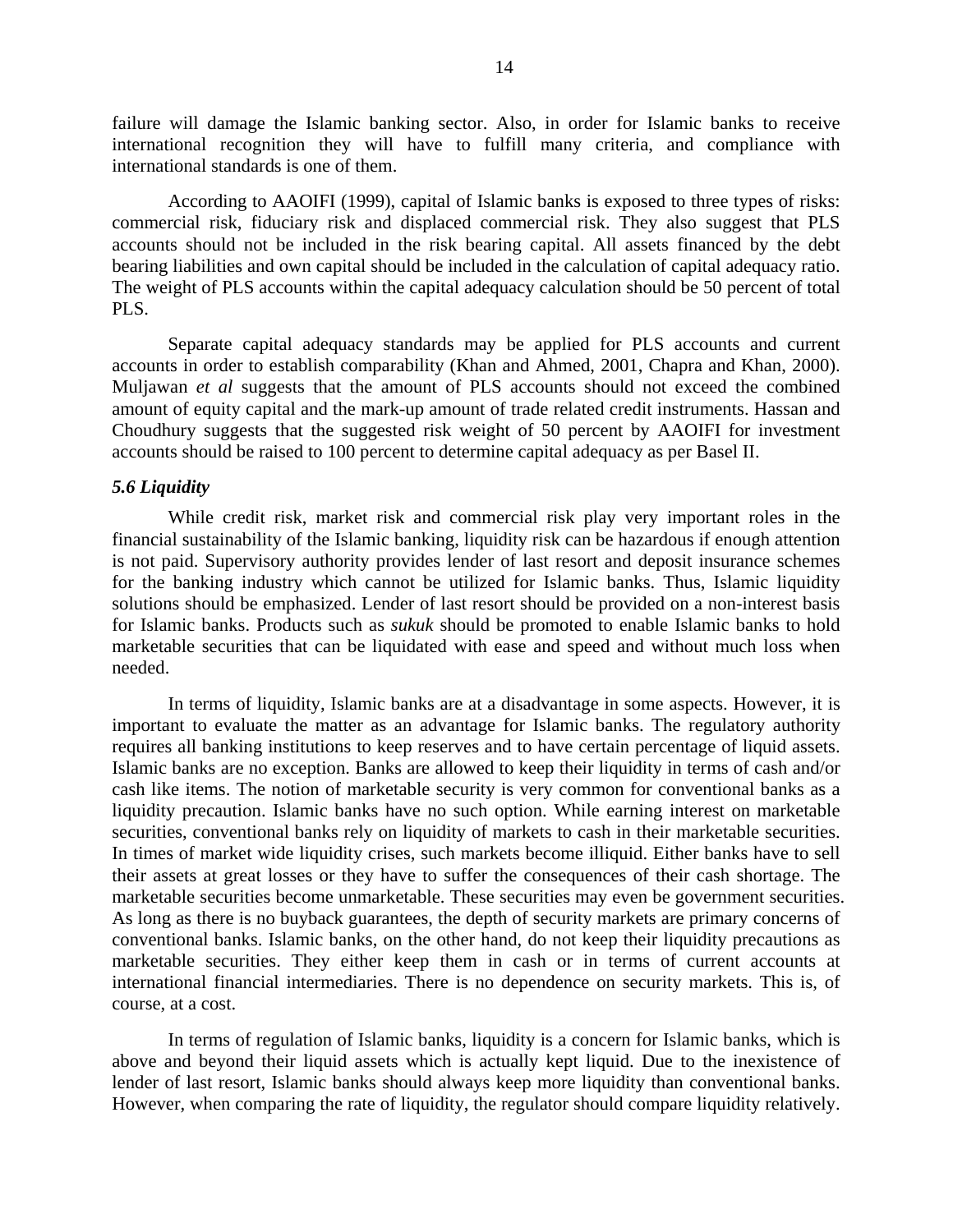The actual liquidity of marketable securities should be of great concern. Previous liquidity crises should set an example for the actual depth of such securities market.